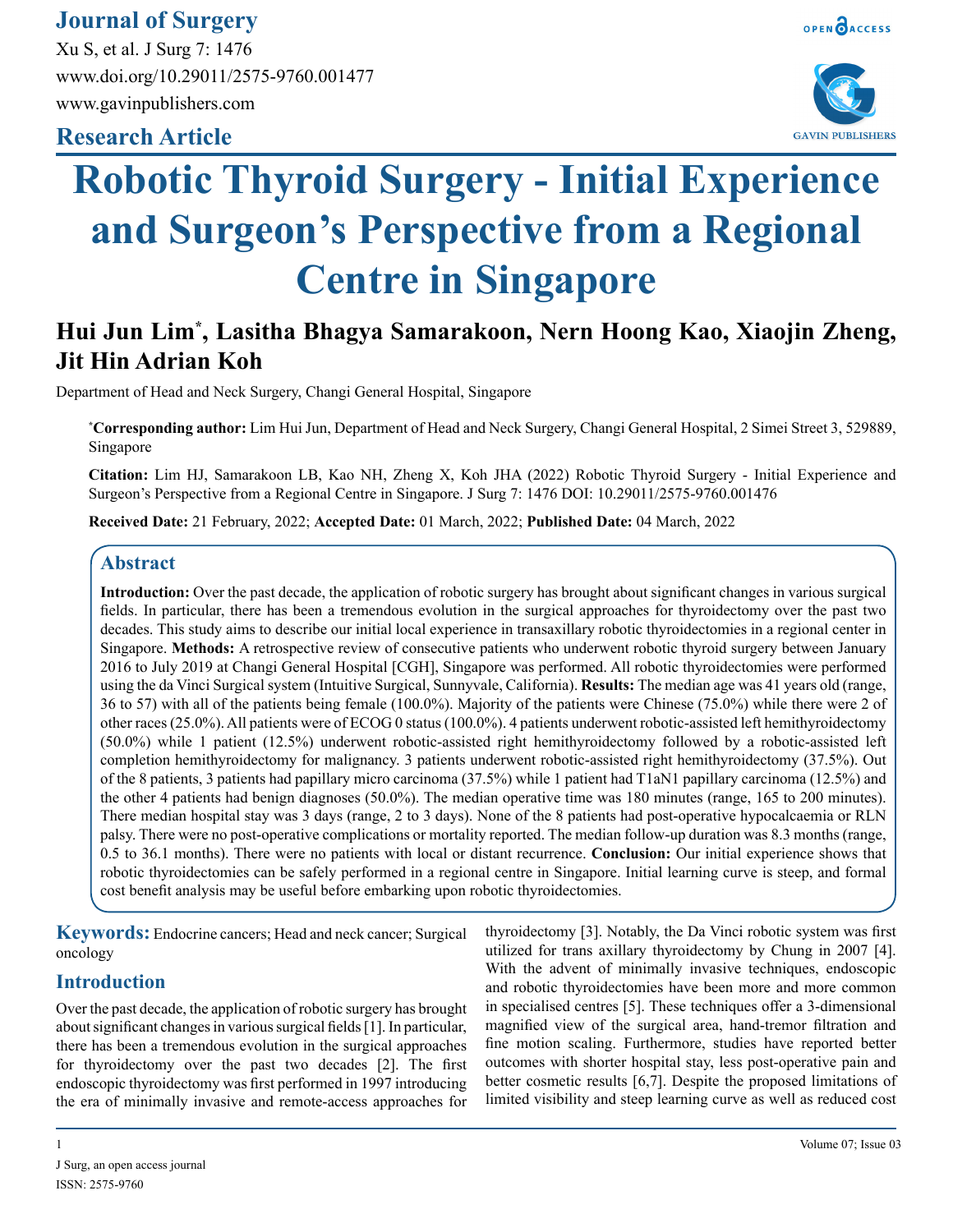benefit ratio, minimally invasive methods are becoming popular among patients. This study aims to describe our initial local experience in trans axillary robotic thyroidectomies. A description of our surgical approaches and technique as well as outcomes will be examined. This will be followed by a discussion highlighting the challenges faced setting up this service in conjunction with review of the literature.

#### **Methods**

A retrospective review of consecutive patients who underwent robotic thyroid surgery between January 2016 to July 2019 at Changi General Hospital [CGH], Singapore was performed. Preoperative diagnosis of patients with thyroid nodules was determined by ultrasound examination and all patients underwent fine-needle aspiration biopsy preoperatively. All robotic thyroidectomies were performed using the da Vinci Surgical system (Intuitive Surgical, Sunnyvale, California). The approach used was selected on the basis of the extent of disease and patients' preference. All patients underwent informed consent for robotic thyroid operation.

The indications for robotic thyroidectomy were benign thyroid nodules less than 5 cm in diameter or differentiated thyroid carcinoma of less than 4 cm with or without minimal extrathyroidal extension (ETE) and small lymph node metastases in the central compartment. Contraindications included large differentiated thyroid carcinoma with gross ETE, large multiple cervical lymph node metastases in the central or lateral compartment, distant metastasis, recurrent tumour and patients with a history of neck or thyroid surgery or irradiation.

#### **Endoscopic-Robotic Thyroidectomy Approach**

After general anaesthesia induction, patient was placed in the supine position with slight extension of the neck. This neck extension was achieved by using either a shoulder roll which offers additional supports to the upper back and scapula. The ipsilateral arm was then extended and rotated superiorly fully exposing the axilla. An incision was made at anterior axillary line to level of pectoralis major and port inserted (port 1) followed by carbon dioxide insufflation (Figure 1). A further 2 ports inserted at right axilla (port 2) and periareolar region (port 3) (Figure 2). Once the pectoralis major is exposed, dissection over the clavicle is performed until the Sternocleidomastoid (SCM) muscle is exposed. Once the SCM is exposed, dissection proceeds by opening the avascular plane between the clavicular and sternal heads of the SCM. The SCM was divided between muscle heads with omohyoid identified and mobilised. Subsequently, the dissection is then carefully performed directly underneath the strap muscles exposing the thyroid gland. Chung's retractor inserted and secured. An additional incision was made inferiorly for the fourth port (port 4).



**Figure 1:** Pre-operative Marking of Right Thyroid Lesion and Incisions. **(A)** Top-down view **(B)** 30-degree view **(C)** Lateral view.



**Figure 2:** Post-operative Incisions and Drain. **(A)** Top-down view **(B)** Lateral view.

#### **Docking Stage**

Once adequate working space is achieved, the robot is advanced towards the patient from the contralateral side in preparation for the docking of the arms. For the right sided approach, the arm closest to the head of the patient carries the Maryland dissector (Ar m 2), followed by the second arm holding the 30 degree camera (Arm 3). On the arm next to the camera, the Prograsp forceps (Arm 1) is inserted. The arm closest to the patient's feet carries the Harmonic scalpel (Arm 4). The order is reversed when the procedure is approached via the left side.

#### **Console Stage**

Once the ideal docking of the robotic arms is achieved, the proceeds to the console stage. The superior pole is first dissected where superior and middle thyroid vessels were ligated and transected. The Recurrent Laryngeal Nerve (RLN), superior and inferior parathyroids were identified and preserved. Subsequently, the inferior thyroid vessels were ligated and transected. Dissection continues superiorly towards the ligament of Berry while carefully dissecting the thyroid gland off the trachea and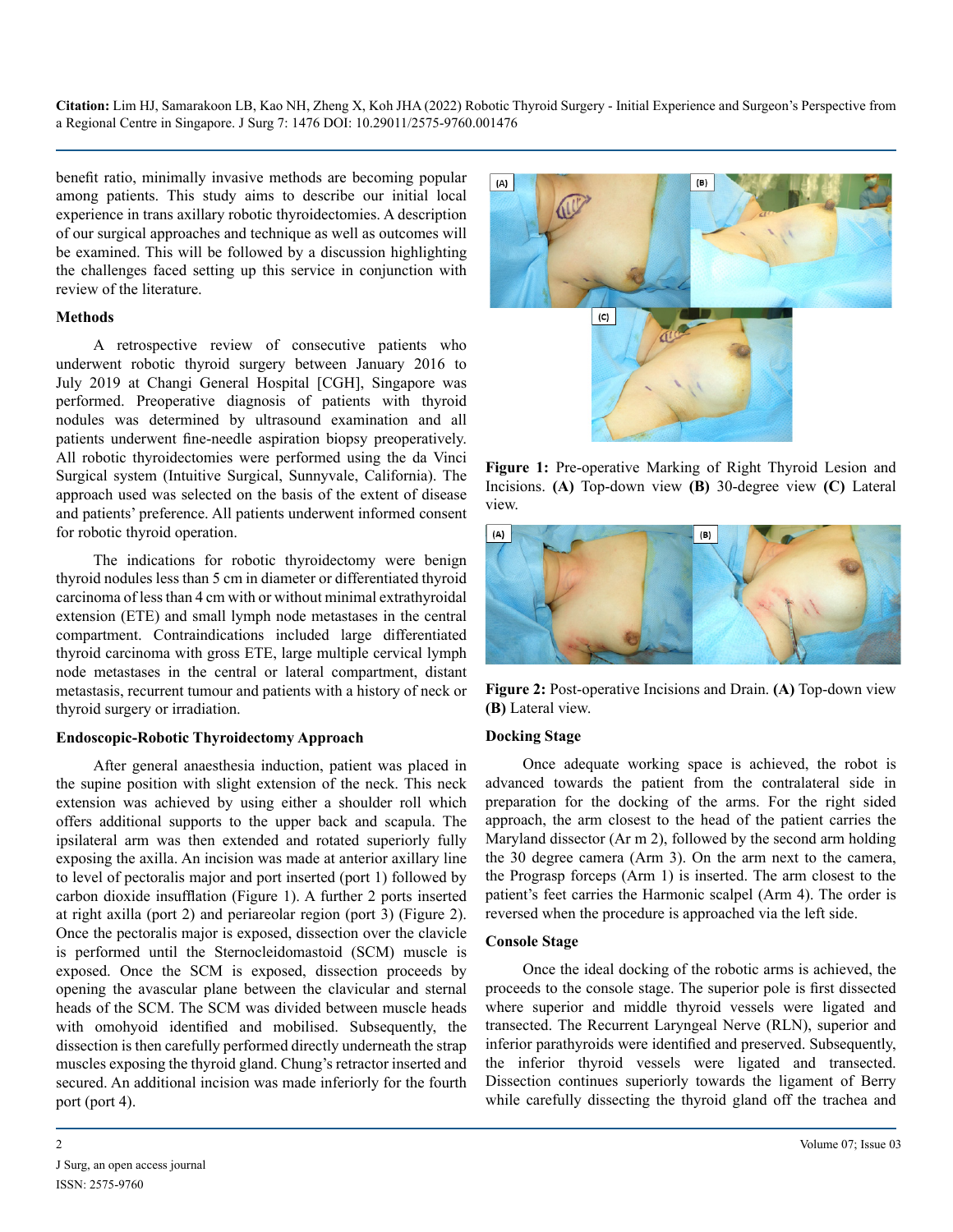adjacent structures. The isthmus is then divided which completes the hemithyroidectomy. Once the specimen is removed via main incision, careful examination of the surgical field is performed to ensure adequate haemostasis. Finally, a drain is placed at the surgical bed with subcutaneous and skin closure with Vicryl and Monocryl respectively (Figures 2 and 3).



**Figure 3:** Right Hemithyroidectomy Specimen.

#### **Transaxillary Robotic Thyroidectomy Approach**

After general anaesthesia induction, patient was placed in the supine position with slight extension of the neck. This neck extension was achieved by using either a shoulder roll which offers additional supports to the upper back and scapula. The ipsilateral arm was then extended and rotated superiorlu fully exposing the axilla. A 6 cm line was drawn just posterior to the anterior axillary fold. This arm was padded and secured. Following proper positioning, the patient's arm, neck and chest is prepped and draped exposing the axilla, neck and upper chest. Then the incision along the premarked line and the subcutaneous flap was raised. Once the pectoralis major is exposed, dissection over the clavicle is performed until the Sternocleidomastoid (SCM) muscle is exposed. Once the SCM is exposed, dissection proceeds by opening the avascular plane between the clavicular and sternal heads of the SCM. The SCM was divided between muscle heads with omohyoid identified and mobilised. Subsequently, the dissection is then carefully performed directly underneath the strap muscles exposing the thyroid gland. Chung's retractor is inserted. An additional incision was made inferior to main incision for insertion of the fourth port.

#### **Docking Stage**

Once adequate working space is achieved, the robot is advanced towards the patient from the contralateral side in preparation for the docking of the arms. For the right sided approach, the arm closest to the head of the patient carries the

Maryland dissector (Arm 2), followed by the second arm holding the 30 degree camera (Arm 3). On the arm next to the camera, the Prograsp forceps (Arm 1) is inserted. The arm closest to the patient's feet carries the Harmonic scalpel (Arm 4). The order is reversed when the procedure is approached via the left side.

#### **Console Stage**

Once the ideal docking of the robotic arms is achieved, the proceeds to the console stage. The superior pole is first dissected where superior and middle thyroid vessels were ligated and transected. The recurrent laryngeal nerve (RLN), superior and inferior parathyroids were identified and preserved. Subsequently, the inferior thyroid vessels were ligated and transected. Dissection continues superiorly towards the ligament of Berry while carefully dissecting the thyroid gland off the trachea and adjacent structures. The isthmus is then divided which completes the hemithyroidectomy. The camera is then changed to Arm 2 and the hemithyroid specimen placed into 5mm endopouch through Arm 3. Once the specimen is removed via main incision, careful examination of the surgical field is performed to ensure adequate haemostasis. Finally, a drain is placed at the surgical bed with subcutaneous and skin closure with Vicryl and Monocryl respectively.

#### **Data Collection**

Our study was a retrospective review. We collected patient and tumour characteristics, including operative time, post-operative stay, histopathological results, number of retrieved lymph nodes and postoperative pain for included patients, using electronic medical records as well as case notes. Total operative time was defined as time from first incision to completion of skin closure, and included docking and undocking of the robot. Continuous variables were expressed as the median with range included and categorical variables as the number with the percentage. All data were anonymised and stored in secure SPSS data base.

#### **Results**

#### **Patient Characteristics**

The characteristics of the 8 patients included in the study are shown in Table 1. The median age was 41 years old (range, 36 to 57) with all of the patients being female (100.0%). Majority of the patients were Chinese (75.0%) while there were 2 of other races (25.0%). All patients were of ECOG 0 status (100.0%). 4 patients underwent robotic-assisted left hemithyroidectomy (50.0%) while 1 patient (12.5%) underwent robotic-assisted right hemithyroidectomy followed by a robotic-assisted left completion hemithyroidectomy for malignancy. 3 patients underwent roboticassisted right hemithyroidectomy (37.5%). Out of the 8 patients, 3 patients had papillary micro carcinoma (37.5%) while 1 patient had T1aN1 papillary carcinoma (12.5%) and the other 4 patients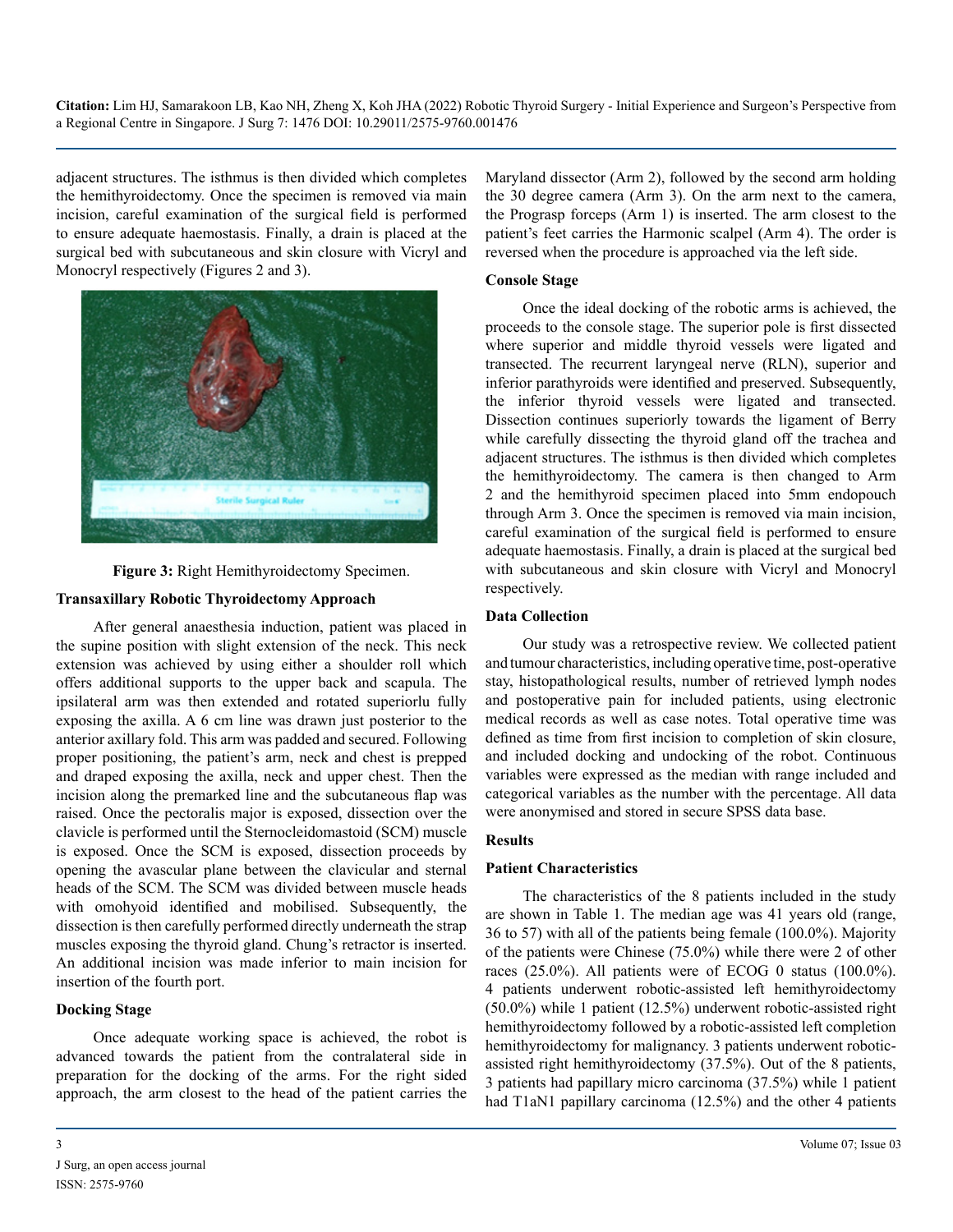had benign diagnoses (50.0%). The median operative time was 180 minutes (range, 165 to 200 minutes). There median hospital stay was 3 days (range, 2 to 3 days). None of the 8 patients had post-operative hypocalcaemia or RLN palsy. There were no post-operative complications or mortality reported. The median follow-up duration was 8.3 months (range, 0.5 to 36.1 months). There were no patients with local or distant recurrence.

|                                          | Number           | Percentage (%)   |  |
|------------------------------------------|------------------|------------------|--|
| Gender                                   |                  |                  |  |
| Female                                   | $\,$ 8 $\,$      | 100.0            |  |
| Male                                     | $\boldsymbol{0}$ | $\boldsymbol{0}$ |  |
| Race                                     |                  |                  |  |
| Chinese                                  | 6                | 75.0             |  |
| Others                                   | $\overline{2}$   | 25.0             |  |
| Age (at diagnosis) Median (range)        |                  |                  |  |
|                                          | 41 (36 to 57)    | NA               |  |
| <b>ECOG</b> Status                       |                  |                  |  |
| $\boldsymbol{0}$                         | $\,$ 8 $\,$      | 100.0            |  |
| $\mathbf{1}$                             | $\boldsymbol{0}$ | $\boldsymbol{0}$ |  |
| $\mathfrak{Z}$                           | $\boldsymbol{0}$ | $\boldsymbol{0}$ |  |
| $\overline{4}$                           | $\boldsymbol{0}$ | $\boldsymbol{0}$ |  |
| Operation                                |                  |                  |  |
| Robotic-assisted right hemithyroidectomy | $\sqrt{2}$       | 25.0             |  |
| Robotic-assisted left hemithyroidectomy  | 6                | 75.0             |  |
| <b>Operative Time (min)</b>              |                  |                  |  |
| 180 (165 to 200)                         |                  |                  |  |
| <b>Hospital Stay (days)</b>              |                  |                  |  |
| 3(2 to 3)                                |                  |                  |  |
| <b>Histological Diagnosis</b>            |                  |                  |  |
| Papillary microcarcinoma                 | $\mathfrak{Z}$   | 37.5             |  |
| Papillary carcinoma                      | $\mathbf{1}$     | 12.5             |  |
| Adenomatoid goitre                       | 1                | 12.5             |  |
| Adenomatoid nodule                       | $\,1$            | 12.5             |  |
| Follicular adenoma                       | $\overline{c}$   | 25.0             |  |
| <b>Tumour Size (mm)</b>                  |                  |                  |  |
| Papillary microcarcinoma                 | 3.0 (1.0 to 8.0) | $\rm NA$         |  |
| Papillary carcinoma                      | 6.3 (2.5 to 10)  | $\rm NA$         |  |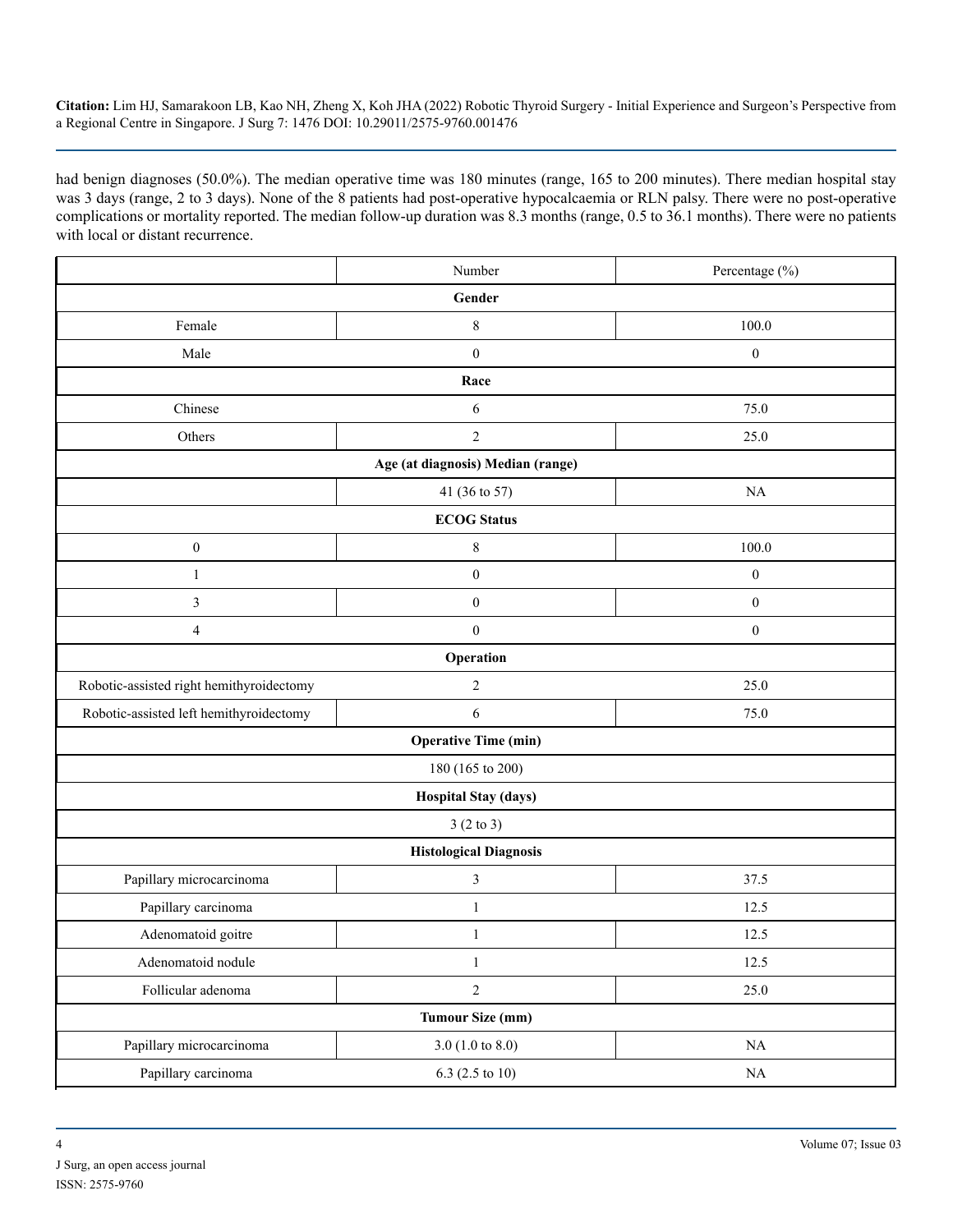| Number of Patients with Lymph Nodes Retrieved                   |                  |  |
|-----------------------------------------------------------------|------------------|--|
|                                                                 | 12.5             |  |
| Number of Lymph Nodes Retrieved/ Number of Lymph Nodes Positive |                  |  |
| 6/6                                                             | 100              |  |
| <b>Post-Operative Complications</b>                             |                  |  |
| $\mathbf{0}$                                                    | $\mathbf{0}$     |  |
| $\mathbf{0}$                                                    | $\boldsymbol{0}$ |  |
| <b>Local Recurrence</b>                                         |                  |  |
| $\theta$                                                        | $\mathbf{0}$     |  |
| 8                                                               | 100.0            |  |
| <b>Distant Recurrence</b>                                       |                  |  |
| $\Omega$                                                        | $\mathbf{0}$     |  |
| 8                                                               | 100.0            |  |
| Follow-up Duration (based on last follow-up visit in months)    |                  |  |
| 8.3 (0.5 to 36.1)                                               | NA               |  |
|                                                                 |                  |  |

**Table 1:** Summary of Patient Characteristics.

## **Discussion**

Endoscopic thyroidectomy is a well-established alternative to conventional open thyroidectomy but it does suffer several limitations. To mention a few, endoscopic thyroidectomies rely on a human assistant to hold the camera, which may lead to unstable view. Secondly with limited degrees of freedom of movement, dissection around the recurrent laryngeal nerve as well as berry's ligament may be difficult. Hence the robotic platforms have evolved to address the potential short comings of endoscopic thyroidectomies [8]. Davinci Xi system used by us, provides magnified 3D stable vision with tremor free movement with 360 degrees of freedom of movement. Out institution is a tertiary referral centre with an established Head and Neck surgical service, which receives referrals from other hospitals as well other services within the same unit. Service is provided by three consultants, out of which 2 consultants provide robotic thyroid operations. We started the robot assisted surgical service in 2016, and with increasing numbers throughout the years. To date we have performed 8 such cases.

Interestingly all our patients were females. Median age of presentation was 41 years. Given that the superior cosmetic results of robotic surgery it is indeed not surprising that young to middle aged female patients opt for robotic thyroidectomies, while their older counterparts opted for conventional thyroidectomies. Majority of the nodules that were removed were papillary micro carcinomas with median size of 1.5mm. Left hemithroidectomy was performed more commonly than right, and no total thyroidectomies were performed. Exact reasons for this appears unclear, but it is possible that patients opted for conventional open operation in instances where total thyroidectomy was recommended as they may prefer having single neck scar compared to bilateral axially scars. It is also possible that larger nodules may be offered total thyroidectomy and by virtue of size as large nodules may pose challenges for robotic approach.

Mean operative time in our series was 180 minutes, and this is longer than conventional open thyroidectomy. Given the fact that there is a steep learning curve, it is expected that the initial robotic procedures may take longer time, but as surgeons gain experience with the technique, docking time will be less and procedures will take less time. Hospital stay ranged from 2 to 3 days. There was no post-operative hypocalcaemia or recurrent laryngeal nerve palsy reported, although we understand that these complications are rare and our numbers are small. Mean follow up duration was 8.3 months, and during this period patients were followed up in clinic with routine clinical examination supplemented by neck ultrasound. We did not come across any local recurrence, though this may be attributed to a short follow-up period. Majority of patient had pain scores of 0 prior to discharge with no reported dissatisfaction with scar appearance.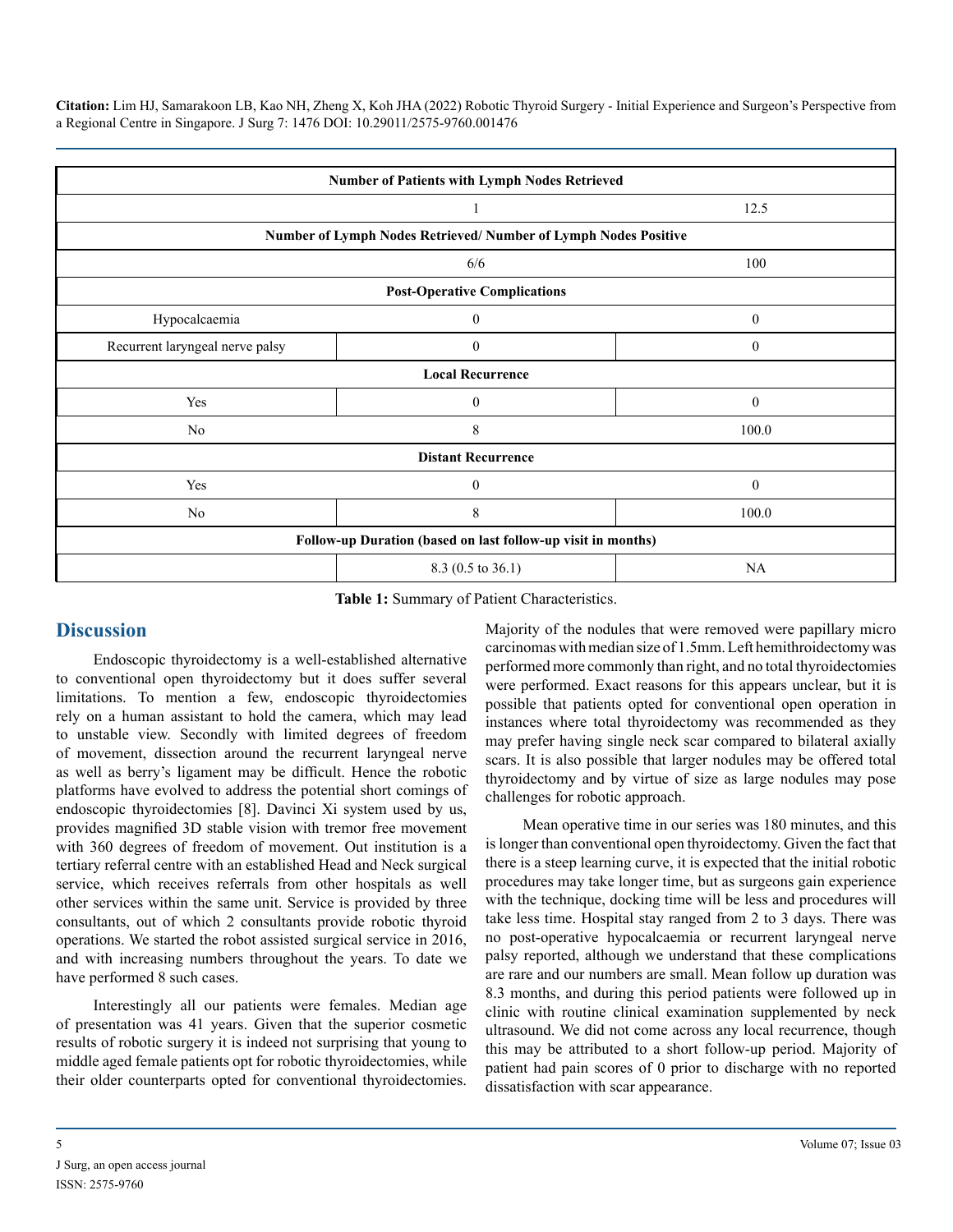Although our numbers may be small, the results thus far have been encouraging. It has demonstrated feasibility of performing robot assisted thyroid surgeries in a regional centre in Singapore. Although Korean and North American experience is impressive, where there are studies involving 100 or more patients [9,10], being a small country, Singapore will not have such vast numbers but we have demonstrated that even with smaller numbers we are able to gain proficiency in the procedure. From the surgical perspective, improved three dimensional vision, steadiness of camera, improved range of movement and comfort of operating from a seated console was cited as clear benefits by the surgeons in our centre. One challenge of the robotic approach is that the approach to the thyroid is always lateral, as opposed to the usual midline approach in conventional open thyroidectomies. Generally, thyroid and endocrine surgeons are more familiar with anterior approach than lateral approach and the anatomy may be confusing to the inexperienced. At our centre we circumvented the problem by employing the lateral approach routinely for open thyroidectomies so that the surgeons are more familiar with the anatomy. We propose this to any other centre planning to start a robotic thyroidectomy programme, as surgeons in our centre greatly benefited from the exposure.

Unique complication with regards to robotic approach include subcutaneous emphysema in upper neck and thorax, brachial neuropraxia due to extreme positioning of the upper limbs, bruising of the ipsilateral shoulder and subcutaneous haematoma [11]. The absence of such complications in our series may be due to our smaller numbers which are not large enough to manifest such complications. Interestingly, given the large space available for the haematoma to dissipate, chance of having a post-operative neck haematoma causing airway obstruction may be theoretically much less compared to open conventional thyroidectomy. One other aspect we would like to bring the attention of the reader is that validation and standardisation of robotic thyroidectomy procedure is still at its infancy. Uniform credentialing standards do not exist at this point, and surgeons at our centre learned the basics during HMDP overseas as well as personal proctoring by surgeons at other local institutions. If robotic thyroidectomy is to expand locally a standardised credentialing and proctorship programme would be useful. Live surgery demonstrations, Cadaveric workshops, review of surgical videos as well as per operative surgical stimulations are useful resources for the surgeons to familiarise with the robotic system and controls as well as to get hands on experience.

When introducing a new procedure, patient safety remains a paramount concern [12]. Although many industry driven courses exist, it is the practicing surgeon's responsibility to ensure that complication rates are acceptable. We recommend that an honest upfront discussion with the patient with data of one's own statistics

and experience, and potential complications that may occur such as conversion to open. This is especially important considering the steep learning curve of the procedure where 40 to 45 cases have been described for trans axillary robotic thyroidectomy [13,14]. From a patients perspective the most important consideration of minimally invasive thyroidectomy is avoiding a cervical scar. This was clearly evident in our study. Although it may not be an important consideration to many older patients, a subset of patients seem to consider it as the main factor in choosing a thyroid operation - hence it is an important skill to develop, so that the surgeon is equipped to cater to this specific subset of patients. It would be interesting to see if there is any difference in quality of life with robotic vs endoscopic / conventional open approaches [15] for thyroidectomies among local population, though our numbers are too small to allow any meaningful analysis at present.

Finally careful cost benefit analysis should be conducted before embarking on robotic thyroidectomies [16,17]. Costs should include the initial costs of procuring the robotic system, costs for surgeon training, and increase in theatre time. It should also look at the potential complications and take into consideration the financial impact of these. Finally careful analysis as to how much of the above should be transferred to the patient. We believe our numbers are still too small to conduct a formal cost benefit analysis, hence larger prospective studies are needed in the future.

## **Conclusion**

In conclusion, our initial experience shows that robotic thyroidectomies can be safely performed in a regional centre in Singapore. Initial learning curve is steep, and formal cost benefit analysis may be useful before embarking upon robotic thyroidectomies. Standardization of the procedure with universal credentialing may be useful and allow the procedure to be more widely accepted. Surgeons newly introducing the procedure should carefully audit their results to see whether the adverse effects are within the limits of acceptability as well as an aid in counselling patients.

#### **References**

- **1.** [Yeung HC, Ng WT, Kong CK \(1997\) Endoscopic thyroid and parathyroid](https://pubmed.ncbi.nlm.nih.gov/11961613/)  [surgery. Surg Endosc 11: 1135.](https://pubmed.ncbi.nlm.nih.gov/11961613/)
- **2.** [Lobe TE, Wright SK, Irish MS \(2005\) Novel uses of surgical robotics in](https://pubmed.ncbi.nlm.nih.gov/16366877/)  [head and neck surgery. J Laparoendosc Adv Surg Tech A 15: 647-665.](https://pubmed.ncbi.nlm.nih.gov/16366877/)
- **3.** [Ikeda Y, Takami H, Sasaki Y, Takayama J, Niimi M, et al. \(2003\) Clinical](https://pubmed.ncbi.nlm.nih.gov/12595044/)  [benefits in endoscopic thyroidectomy by the axillary approach. J Am](https://pubmed.ncbi.nlm.nih.gov/12595044/)  [Coll Surg 196: 189-195.](https://pubmed.ncbi.nlm.nih.gov/12595044/)
- **4.** [Duncan TD, Rashid Q, Speights F, Ejeh I \(2007\) Endoscopic](https://pubmed.ncbi.nlm.nih.gov/17479328/)  [transaxillary approach to the thyroid gland: our early experience. Surg](https://pubmed.ncbi.nlm.nih.gov/17479328/)  [Endosc 21: 2166-2171.](https://pubmed.ncbi.nlm.nih.gov/17479328/)